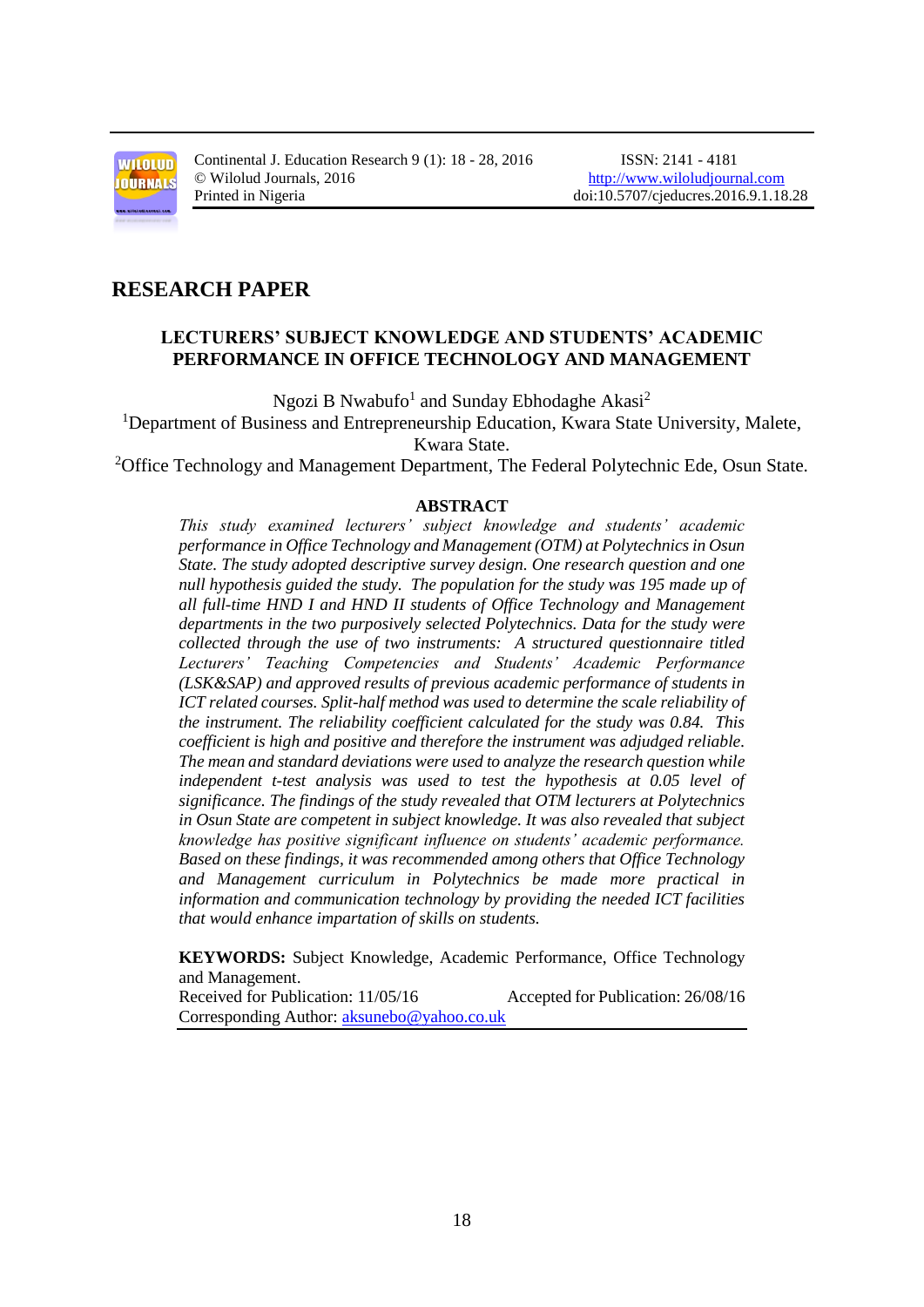## **INTRODUCTION**

#### **Background to the Study**

The global move towards competency based training has introduced a number of concepts and chief among these concepts is that of competence (Mansfield 2010). Competence according to Commission for Information and Communication Technology (2011) is the knowledge, skills, ability or characteristics associated with high performance. Ojukwu and Ojukwu (2012) asserted that lecturer's teaching competence means the knowledge, skills and behavior that enable a lecturer to meet established performance criteria. In other words, it is the knowledge, skills, and ability to carry out an assigned duty well.

Students' academic performance can be measured using different methodologies. According to Folorunso (2006), student's academic achievement is the summation of academic gains of a student at the end of a semester or at the expiration of his/her studentship. Al-Mutairi (2011) affirmed that out of the many factors that influence students' academic performance, lecturers' teaching competencies remain one of the important factors.

Office Technology and Management (OTM) which was formerly Secretarial Studies had a slow start and development compared to other forms of education in Nigeria. Okoji (2012) opined that Office Technology and Management programme is designed to equip students with secretarial/office management skills for employment in various fields of endeavours. According to Akasi and Adebayo (2014), Office Technology and Management is a course of study designed to develop skills, abilities, understanding, attitudes, work habits and appreciation of encompassing knowledge and information needed by individuals to enter and progress in employment (be it paid or self-employment) on a useful and productive basis.

To accomplish the objective of skills acquisition and in line with the current realities in office situation, a number of Information and Communication Technology courses were introduced into the new Office Technology and Management curriculum. These courses are ICT I, ICT II, Modern Office Technology, Desktop Publishing, Web Page Design, ICT Office Application I, ICT Office Application II, Data Base Management System, Advance Desktop Publishing and Advanced Webpage Design. This is in line with the provision of the National Policy on Education (Federal Republic of Nigeria, 2013). The policy stated that the goal of Polytechnic education shall be among others, the acquisition of appropriate skills, abilities and competencies both mental and physical as equipment for the individual to live and contribute to the development of his/her society.

Thus, new opportunities pose enormous challenges to Office Technology and Management lecturers and the society as a whole. For instance, the acquisition of ICT office application skills will enable the lecturers to use computers and multi-media projectors to improve their instructional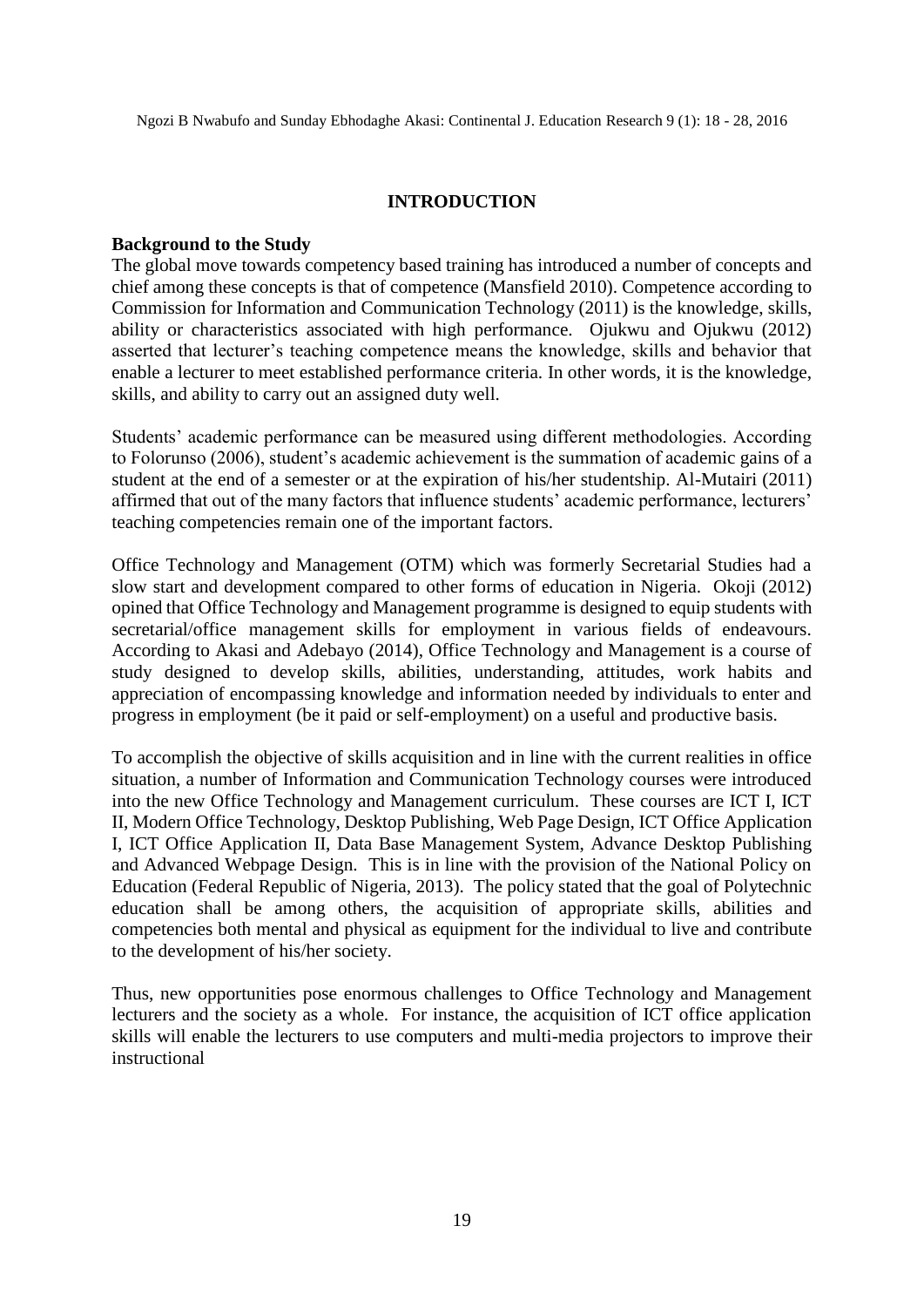delivery system. In teaching ICT office application, the lecturer should, among other things, be able to load application software, Microsoft Word and explain the environment and basic function, like creating files and folders, entering and editing texts accurately, copying, cutting, pasting, saving and deleting files, previewing, and printing documents. Desktop Publishing competence is also needed by OTM lecturers. It is a skill that is used for the creation of documents like newsletters, brochures, posters and books (Azuka, 2012).

The lofty objectives of introducing these courses can only be achieved if lecturers are competent in the use of these packages and the teaching of same since they are regarded as the most imperative school-based factor that determine students' academic performance. The expected level of teaching competencies required on the part of Office Technology and Management lecturers in Polytechnics in line with NBTE (2004) Curriculum Specifications are the determining factors whether the mission of Office Technology and Management programme would be achieved or not. The only means of knowing the true state of affairs is to find out the influence of lecturers' subject knowledge on students' academic achievement in Office Technology and Management courses.

## **Statement of the Problem**

The curriculum for Office Technology and Management programme is loaded with a number of Information and Communication Technology courses designed to provide graduates with effective competencies to deal with the requirements of ICT-driven world of work. Impressive as the objectives seem on paper, between 2004 and 2015, suboptimal academic performance by numerous students of Office Technology and Management have been blamed on lecturers' incompetence (Ajah, 2011).

It is necessary to ask whether the OTM lecturers have the subject knowledge to guide the students to achieve their optimal performance. In other words, the study is interested in the competencies of lecturers teaching OTM courses in Polytechnics, the academic performance of the OTM students they teach and to find out (if there is) any relationship between the students' academic performance and the subject knowledge of their lecturers.

## **Purpose of the Study**

The main purpose of this study is to find out the influence of lecturers' subject knowledge on students' academic performance in Office Technology and Management programme. Specifically, it will:

1. Examine the effects of lecturers' subject knowledge on academic performance of students in OTM in Polytechnics in Osun State.

## **Research Questions**

The following research question guided the study.

 1. To what extent does lecturers' subject knowledge affect students' academic performance in OTM courses?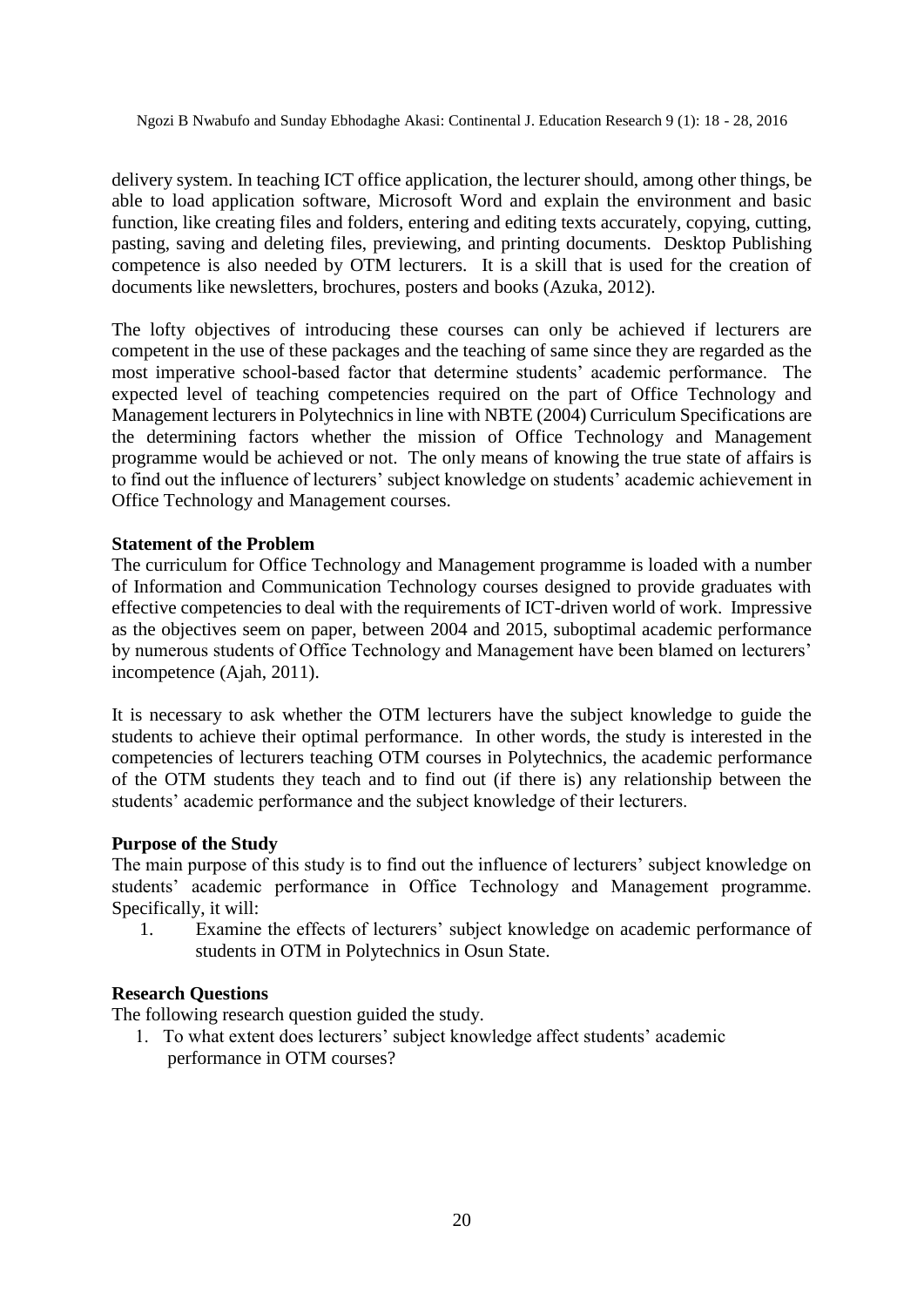#### **Research Hypothesis**

The following null hypothesis was tested at 0.05 level of significance.

 1. Lecturers' subject knowledge has no significant effect on students' academic performance in Office Technology and Management courses.

#### **Scope of the Study**

This study is delimited to the influence of lecturers' subject knowledge on students' academic performance in Office Technology and Management courses at Polytechnics in Osun State. The content is delimited to determining the influence of lecturers' subject knowledge on students' academic performance in Information and Communication Technology courses. These courses are Database Management, Desktop Publishing, ICT Office Application and Webpage Design.

#### **METHODOLOGY**

#### **Design of the Study**

This study adopted descriptive survey design as the most appropriate design because it is directed towards people, their opinions, attitude and behavior. The design is also appropriate because it is a design that a group of people are studied by collecting and analyzing data from such a group of people who are considered to be a representative of the population (Kang'ahi, 2012).

#### **Population of the Study**

Iree

The population of the study consists of all full-time Higher National Diploma I and II of Office Technology and Management students in the two institutions offering OTM programme in Osun State, Nigeria. The institutions are Federal Polytechnic, Ede and Osun State Polytechnic, Iree. Records from the different institutions indicate a total number of one hundred and ninetyfive students (195) as illustrated in Table 1 below. Owing to the low number of the Office Technology and Management students in these institutions, the entire population was used.

|                              | Table 1: Population of the study       |                 |                         |  |
|------------------------------|----------------------------------------|-----------------|-------------------------|--|
| Name of Institution          | No. of HND II                          | No. of HND I    | <b>Grand Total</b>      |  |
|                              | <b>Students</b>                        | <b>Students</b> |                         |  |
|                              |                                        |                 |                         |  |
| Federal Polytechnic, Ede,    |                                        |                 |                         |  |
| Osun State (FPE)             | 52                                     | 55              | 107                     |  |
| Osun State Polytechnic, Iree |                                        |                 |                         |  |
| (OSSP)                       | 43                                     |                 |                         |  |
|                              |                                        | 45              | 88                      |  |
| <b>Total</b>                 |                                        |                 |                         |  |
|                              | 95                                     | 100             | 195                     |  |
| .<br>$\sim$                  | $\sim$ $\sim$ $\sim$<br>$\overline{1}$ | $\sim$          | $\sim$<br>$\sim$ $\sim$ |  |

**Source:** Admission's Units of Federal Polytechnic Ede, and Osun State Polytechnic,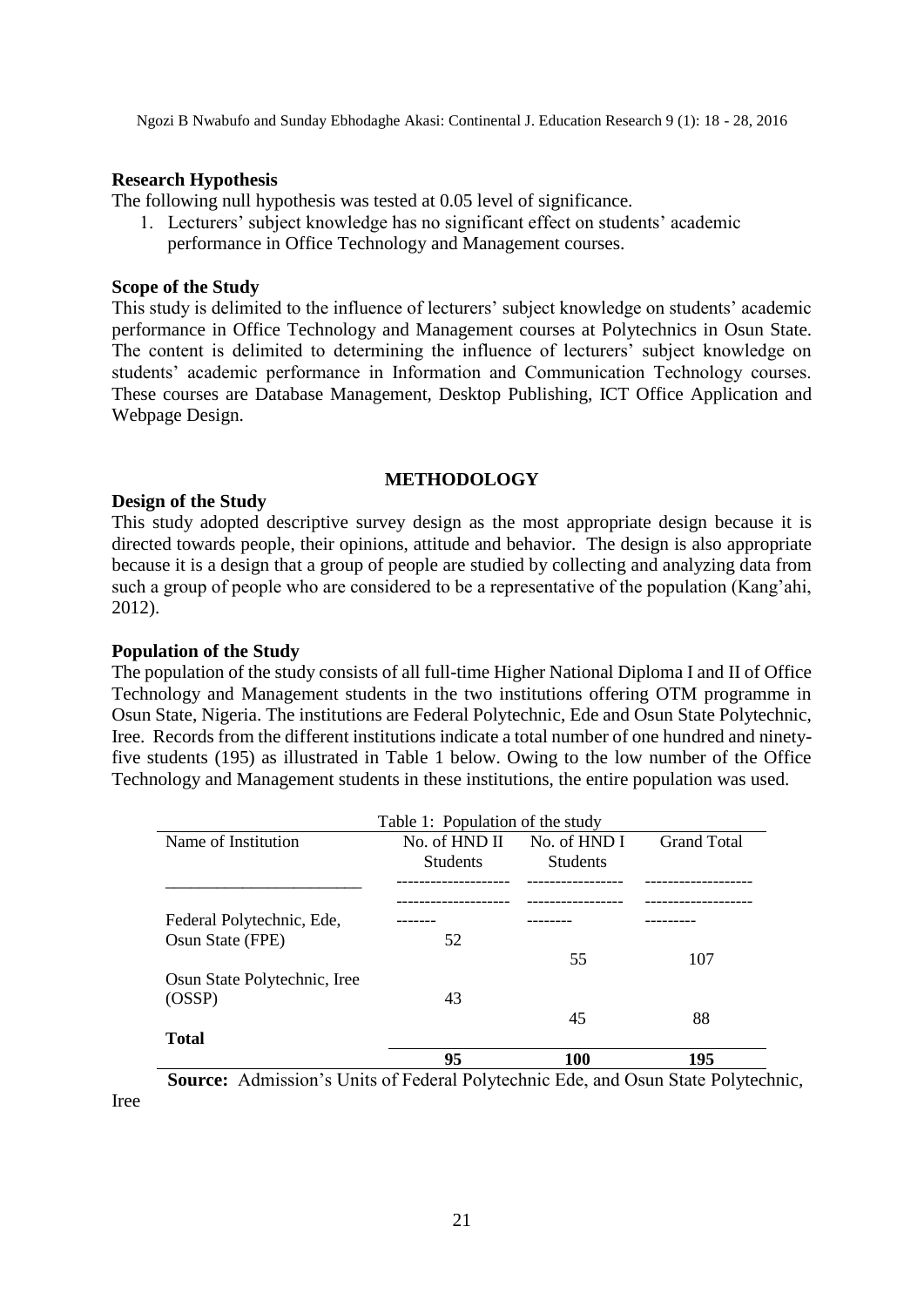#### **Instrument for Data Collection**

The data for the study was collected through the use of both secondary and primary sources. As regard to secondary data, the "Students' Result Broadsheets" which provides students' academic records of ICT courses they have completed and approved was used. The scores in Database Management, Desktop Publishing, ICT Office Application and Webpage Design were extracted from the Students' Result Broadsheet. The approved result was preferable because they judge accurately the students' intellectual and general abilities.

The primary data for the study was collected through the use of a structured questionnaire titled "Lecturers' Subject Knowledge and Students' Academic Performance (LSK&SAP). The questionnaire contained a total number of 10 items. Based on a 4-point likert scale rating questionnaire, students indicated their level of agreement in this range: Strongly Agree (SA=4), Agree (A=3), Disagree (D=2) and Strongly Disagree (SD=1).

#### **Validity of the Instrument**

To ascertain the validity of the instrument, the researcher presented the topic of the study, the research questions, purpose of the study, research hypothesis and the draft questionnaire to two experts in the Department of Business and Entrepreneurship Education, Kwara State University Malete and one expert from the Department of Office Technology and Management of the Federal Polytechnic, Ede, Osun State for face and content validity. They validated the instrument relative to the appropriateness of the items, suitability of the items, wordings and items construct.

#### **Reliability of the Instrument**

The data collected from the pilot study was statistically analyzed to determine the reliability of the instrument. Split half method was used where the instrument was divided into two halves of odd and even numbers. Spearman Rank Order Correlation was used to determine the reliability of one half (odd numbers) and Spearman Brown Predictive formula was used to determine the reliability of the whole instrument. The reliability coefficient calculated for the study was 0.84. This coefficient was high and positive and therefore the instrument was adjudged reliable based on Nworgu (2006) recommendation. Nworgu (2006) recommended that reliability of 0.60 and above is high and the instrument for which it is calculated is reliable.

#### **Method of Data Collection**

A structured questionnaire titled Lecturers' Subject Knowledge and Students' Academic Performance (LSK&SAP) was administered by the researcher with the help of four research Assistants in the two Polytechnics. The use of these Assistants helped in fast-tracking the administration of the instrument and collection of the data. Contact was also made with the Heads of Departments of Office Technology and Management in the Polytechnics which enabled the researcher had access to the previous academic semester's results in ICT courses.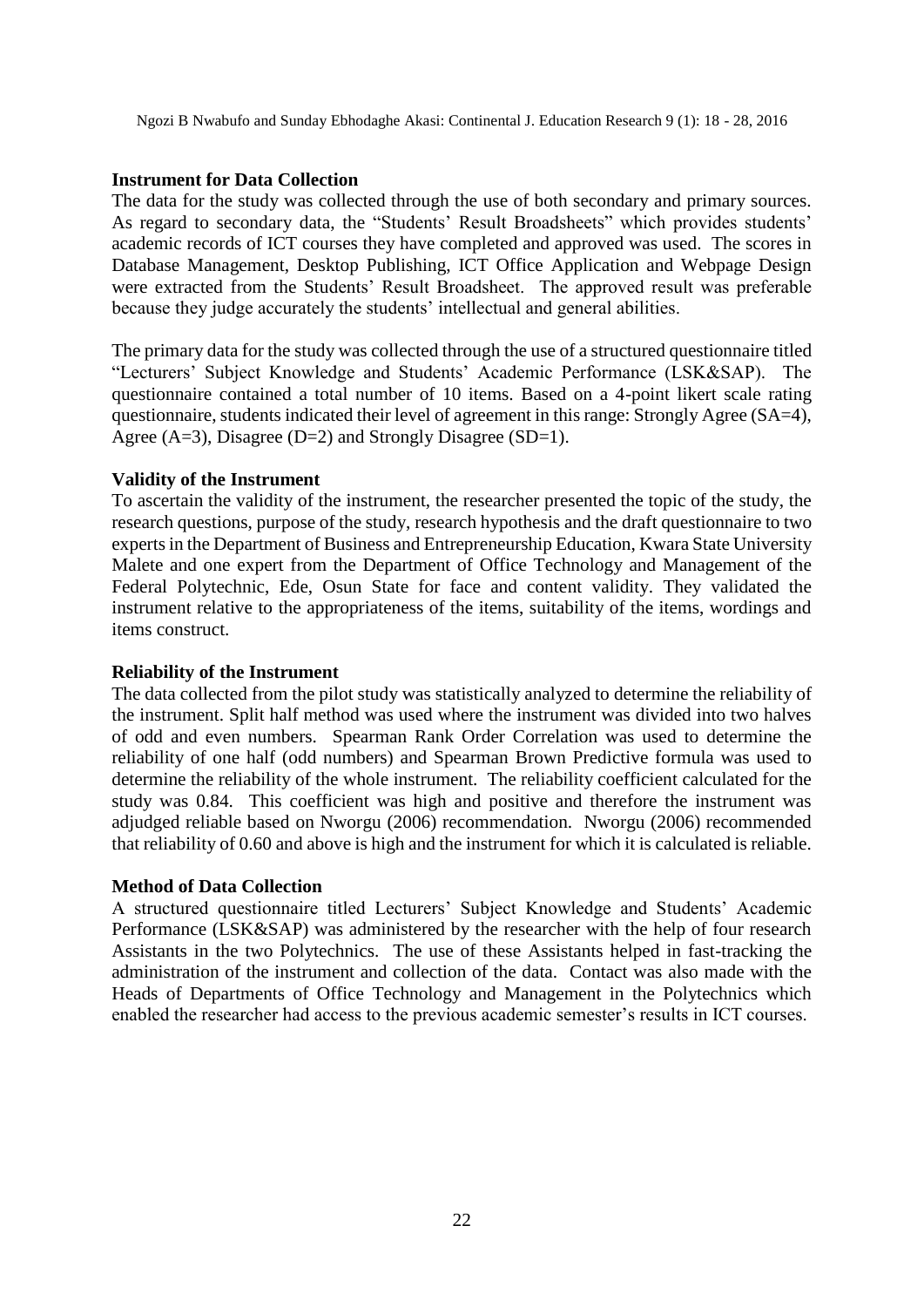#### **Method of Data Analysis**

Mean rating and standard deviation were used to analyze the data collected to answer the research questions. Independent t-test was used to test the null hypothesis at 0.05 level of significance.

## **Decision Rule**

The following boundary limits was used for item options of the research instruments:

| <b>Response Category</b>       | Rating | <b>Real Number Limit</b> |  |  |
|--------------------------------|--------|--------------------------|--|--|
| Strongly Agreed (SA)           |        | $3.5 - 4.00$             |  |  |
| Agreed $(A)$                   | 3      | $2.5 - 3.49$             |  |  |
| Disagreed $(D)$                |        | $1.5 - 2.49$             |  |  |
| <b>Strongly Disagreed (SD)</b> |        | $1.0 - 1.49$             |  |  |

For the research question, any item with mean value of 2.50 and above was considered as competent while any item with mean value of 2.49 and below was considered as not competent. The null hypothesis was accepted at 0.05 level of significance when the calculated value of t was less than the critical value of t, otherwise the null hypothesis was rejected.

#### **Analysis of data to answer the Research Questions**

Analysis of data to answer the research question conducted is shown in Tables 2 as follows:

**Research Question one**: To what extent does lecturers' subject knowledge affects students' academic performance in OTM courses?

| subject knowledge affects students academic performance in O I M |                                                                               |                |           |               |  |
|------------------------------------------------------------------|-------------------------------------------------------------------------------|----------------|-----------|---------------|--|
|                                                                  | courses                                                                       |                |           |               |  |
| S/N                                                              | <b>Item Statements</b>                                                        | $\overline{X}$ | <b>SD</b> | <b>Remark</b> |  |
| 1.                                                               | Lecturer understands the depth of the subjects                                | 3.30           | 0.82      | Agreed        |  |
| 2.                                                               | My teacher knows the contents of the subjects                                 | 3.27           | 0.82      | Agreed        |  |
| 3.                                                               | The instructor uses appropriate teaching method when<br>teaching ICT courses. | 3.13           | 0.78      | Agreed        |  |
| 4.                                                               | The teacher has good general knowledge of the subject                         | 3.20           | 0.80      | Agreed        |  |
| 5.                                                               | My lecturer has specific knowledge of topics in ICT                           | 3.09           | 0.77      | Agreed        |  |
| 6.                                                               | My instructor knows the current trends in ICT                                 | 3.10           | 0.77      | Agreed        |  |
| 7.                                                               | The lecturer uses clear expressions in teaching ICT                           | 3.14           | 0.79      | Agreed        |  |
| 8.                                                               | The teacher exhibits exemplary knowledge in ICT                               | 3.05           | 0.76      | Agreed        |  |
| 9.                                                               | My teacher is good in practical knowledge of ICT                              | 3.14           | 0.79      | Agreed        |  |
| 10.                                                              | The instructor is vast in theoretical knowledge of ICT                        | 3.18           | 0.80      | Agreed        |  |
|                                                                  | <b>Weighted average</b>                                                       | 3.16           | 0.79      | <b>Agreed</b> |  |

# **Table 2: Mean and standard deviation of responses on to what extent do lecturers' subject knowledge affects students' academic performance in OTM**

Source: Field Survey, April, 2016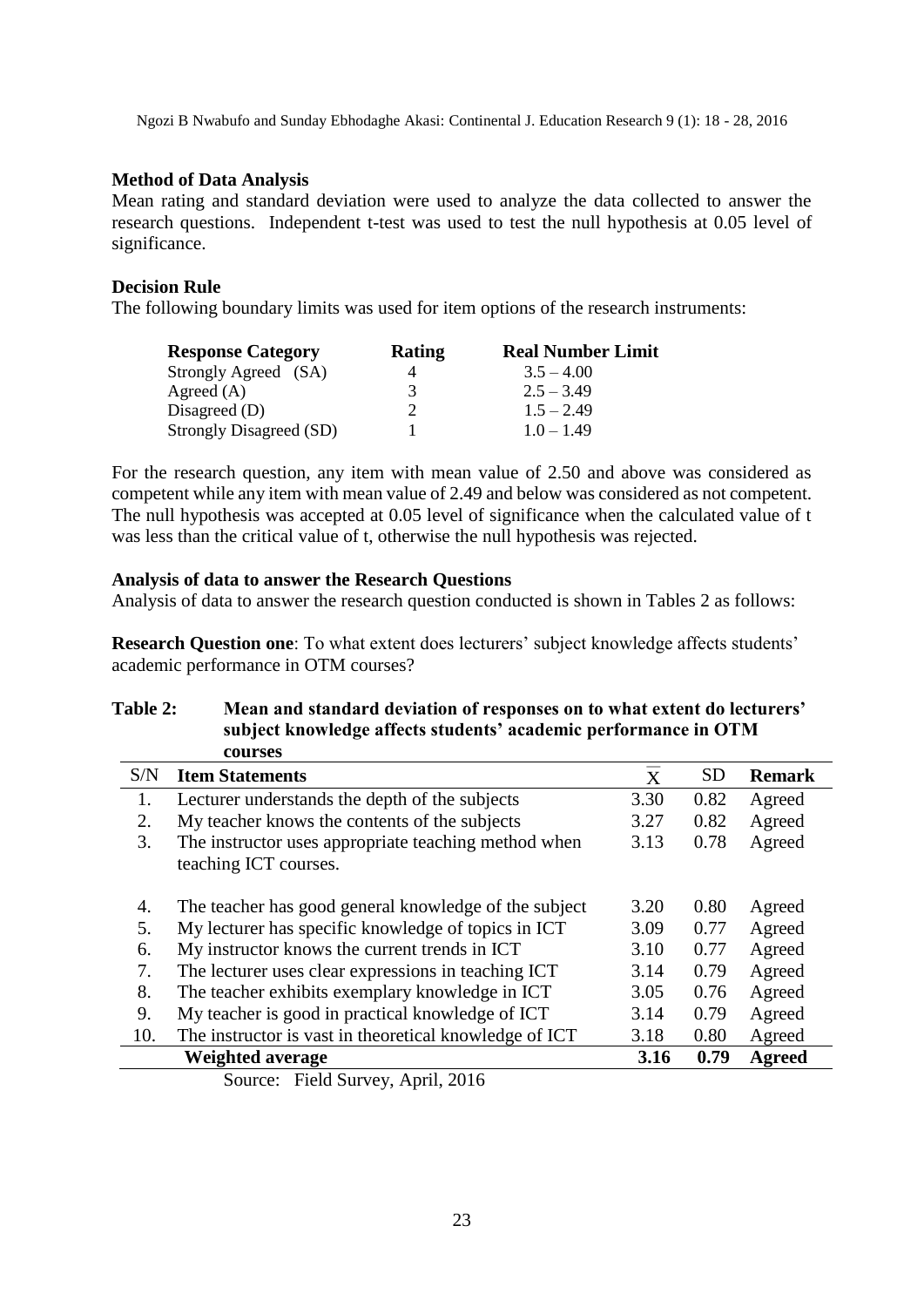The data in Table 2 revealed that the respondents agreed that lecturer understands the depth of the subjects (mean  $= 3.30$ ), the respondents also agreed that their teacher knows the contents of the subjects (mean  $= 3.27$ ). The table also showed that the respondents agreed that their teacher has good general knowledge of the subject (mean  $= 3.20$ ). In addition, the respondents also agreed that their instructor is vast in theoretical knowledge of ICT (mean  $= 3.18$ ). Furthermore, the respondents agreed that their teacher is good in practical knowledge of ICT (mean = 3.14). Also the respondents agreed that their lecturer uses clear expressions in teaching ICT (mean  $= 3.14$ ). The respondents indicated that their instructor uses appropriate teaching method when teaching ICT courses (mean = 3.13) and the same way they agreed that their instructor knows the current trends in ICT (mean  $= 3.10$ ).

The table also revealed that students respondents agreed that their lecturer has specific knowledge of topics in ICT (mean  $= 3.09$ ), the same way they agreed that their teacher exhibits exemplary knowledge in ICT (mean = 3.05). All the 10 items has standard deviation ranges from 0.76 to 0.82 which is below the fixed value of 1.96. This means that the responses of the respondents are not wide spread as they are close to the mean. On the whole, all the 10 items in table 2 above showed the effects of lecturers' subject knowledge on students' academic performance in OTM courses because the mean is far above the fixed decision mean of 2.50. This implied that respondents agreed to all the constructs as influencing the student's academic performance (mean =  $3.16$ , SD = 0.79).

## **Hypothesis Testing**

The null hypothesis of the study was tested using independent t-test to find the significant difference between the mean responses of students on their lecturers' subject knowledge competence to students' academic performance. The null hypothesis was tested at 0.05 level of significance. The summary of the test of hypothesis is presented in Table 3.

H01: Lecturers' subject knowledge has no significant effects on students' academic performance in OTM in Polytechnics.

| Table 3    | Summary of t-test of the difference between academic mean performance<br>of students who rated lecturers competent in subject knowledge and those<br>who rated not competent |             |           |       |     |         |                 |
|------------|------------------------------------------------------------------------------------------------------------------------------------------------------------------------------|-------------|-----------|-------|-----|---------|-----------------|
| Group      | N                                                                                                                                                                            | <b>Mean</b> | <b>SD</b> | t-cal | Df  | p-value | <b>Decision</b> |
| Competent  | 155                                                                                                                                                                          | 60.27       | 13.87     | 3.74  | 188 | 0.000   | S               |
| <b>Not</b> | 35                                                                                                                                                                           | 51.20       | 7.71      |       |     |         |                 |
| Competent  |                                                                                                                                                                              |             |           |       |     |         |                 |
| Source:    | Field survey, April, 2016                                                                                                                                                    |             |           |       |     | P<0.05  |                 |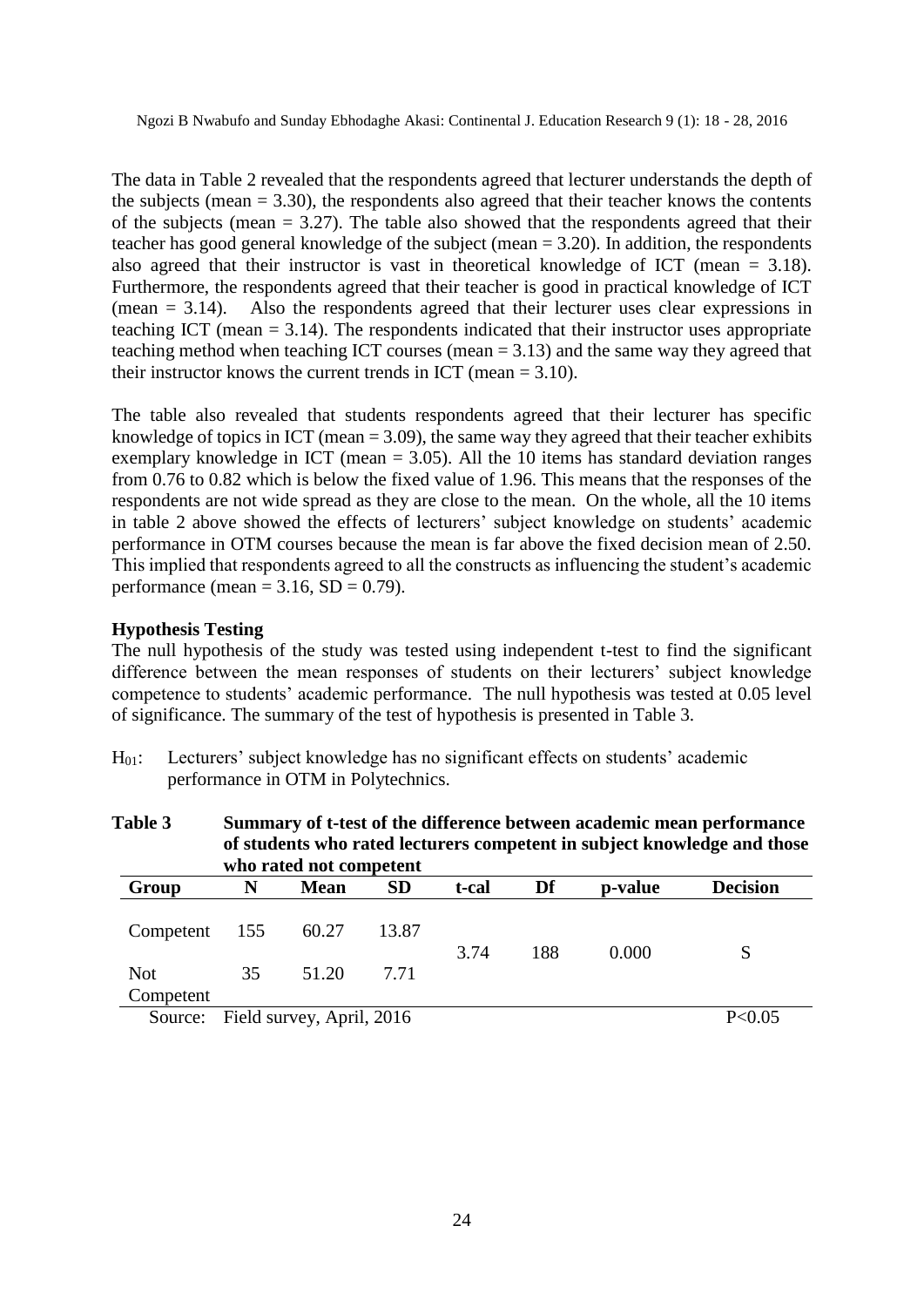The data in Table 3 revealed that 155 students rated lecturers competent and 35 students rated lecturers not competent in subject knowledge. The students that rated lecturers competent had higher academic mean performance ( $X = 60.27$ ; SD = 13.87) than those that rated them not competent ( $X = 51.20$ ;  $SD = 7.71$ ).

#### **Discussion of Findings**

This discussion is based on the research question and null hypothesis.

The result of the analysis of Research Question as shown in Table 2 indicated that polytechnic OTM lecturers in Osun state are competent in subject knowledge. All the 10 items on subject knowledge competencies received mean scores of 3.05 and above. The grand mean of 3.16 indicated that OTM lecturers at Polytechnics in Osun state are competent in subject knowledge.

This finding concord with the findings of Schacter and Thum (2007), Adediwura and Tayo (2007), Adu and Olatunbosun (2007) and Ezenwafor (2011) who found that business educators (OTM lecturers inclusive) in tertiary institutions were competent in subject knowledge and adequately utilize same in training students. The study revealed that respondents rated their lecturers competent in: understands the depth of the subjects, knows the contents of the subjects, uses appropriate teaching methods, has good general knowledge of the subjects, has specific knowledge of topics, knows the current trends in ICT, uses clear expressions, exhibits exemplary knowledge in ICT, good in practical knowledge of ICT and vast in theoretical knowledge of ICT.

This finding is contrary to the finding of Ajah (2011), who asserted that many of our OTM lecturers were not capable of teaching ICT courses due to the shallow depth of computer skills they acquired during their training. Maduabuchi (2008) seems to support Ajah (2011) when he posited that most business educators took only a course in computer related courses then referred to as computer appreciation which was only theoretical and informative in content. However, Adebayo (2014) observed that skill update among business educators was on the increase as many have embarked on one form of programme or the other in ICT. This could be responsible for the different view-points of authors mentioned above.

On the test of hypothesis, the table revealed that lecturers' subject knowledge has significant positive influence on students' academic performance in OTM in Polytechnics ( $t_{188} = 3.74$ , P<0.05). Therefore, the null hypothesis that states that lecturers' subject knowledge has no significant positive influence on students' academic performance in OTM in Polytechnics was rejected. This implied that lecturers who have competence in subject knowledge positively influence their students' academic performance.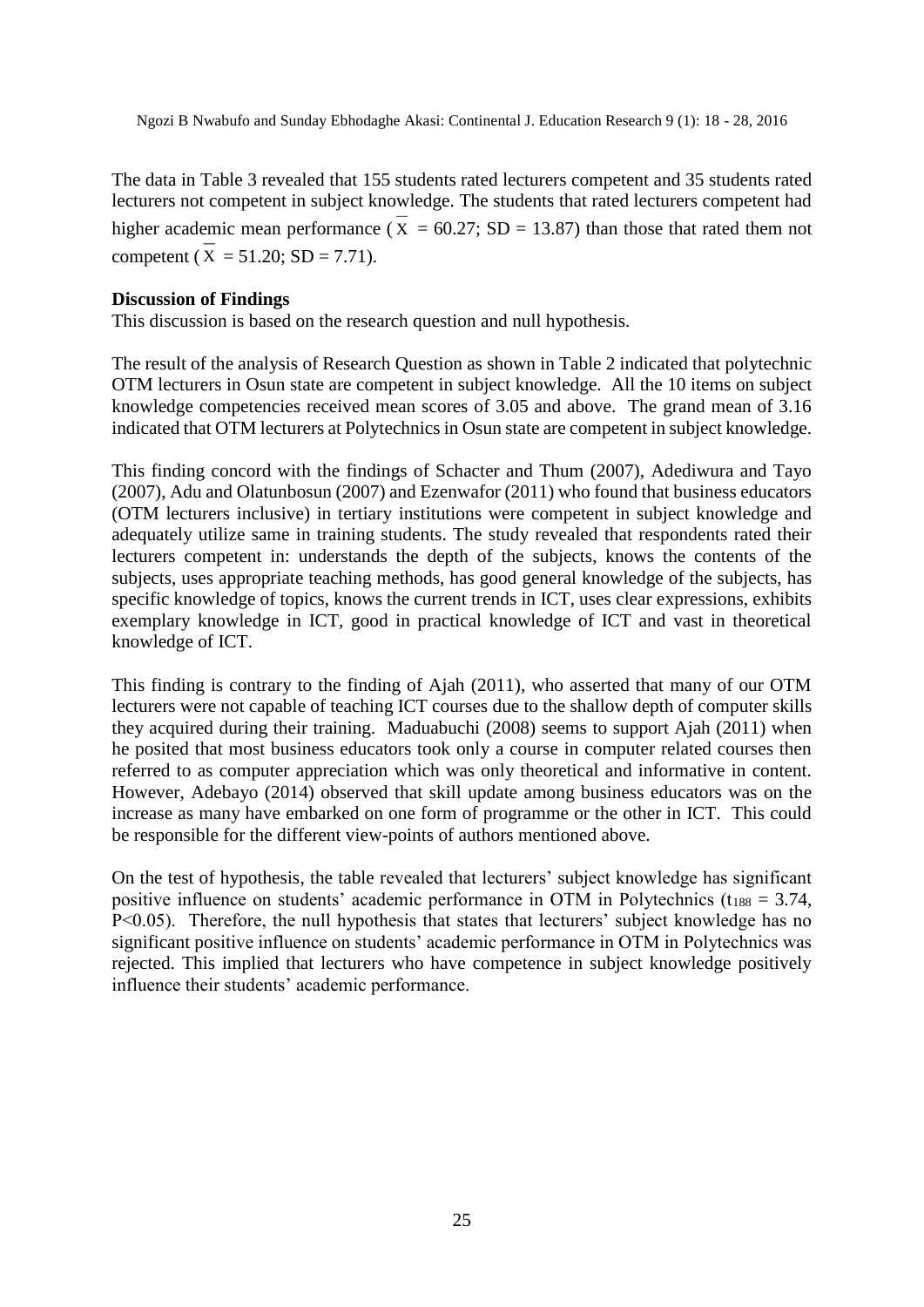#### **CONCLUSION**

The findings of this study and the conceptual framework have clearly shown that the success of an academic endeavour is largely determined by the relationship between the inputs and the corresponding outputs. Inputs in the education system in this regards refers to the competence of the lecturers i.e. subject knowledge. It is hereby concluded that lecturers in Office Technology and Management Departments in Polytechnics in Osun State are competent in subject knowledge. The reported cases of students' poor academic performance in OTM courses is not connected with lecturers' incompetence but might be due to other factors which according to Al-mutairi (2011) are socio-economic status, institutional arrangements, instructional facilities and students' attributes.

#### **RECOMMENDATIONS**

Based on the findings of this study, discussion and conclusion drawn from it, the following recommendations are made which could be beneficial to Office Technology and Management students, OTM lecturers and University Business Education Curriculum Planners.

- 1. Office technology and management lecturers should be given regular training and retraining on how to use ICT facilities in teaching and learning processes to acquire knowledge and skills in other to enhance their students' academic achievement.
- 2. Office Technology and Management curriculum in Polytechnics should be made more practical in information and communication technology by providing the needed ICT facilities that would enhance impartation of skills.
- 3 Office Technology and Management lecturers in polytechnics should not rely only on institutional provision for skill update rather personal sacrifices should be made to keep them professionally relevant and enhance their students' academic achievement.
- 4. Business education curriculum planners should update the business education curriculum in line with ICT innovations in Office Technology and Management since graduates of Business Education are potential lecturers in OTM departments.

## **REFERENCES**

- Adebayo, T. O. (2014). An assessment of education resources available for office technology and management programme in Polytechnics in the south west zone of Nigeria. A paper presented at the conference for academic staff of higher and further education institutions organized by ACME professionals (UK).
- Adediwura. A. A., & Tayo, B. (2007). Perception of teachers' knowledge, attitude and teaching skills as predictor of academic performance in Nigeria secondary school*, Educational Research and Review,* 2(7) 165-171.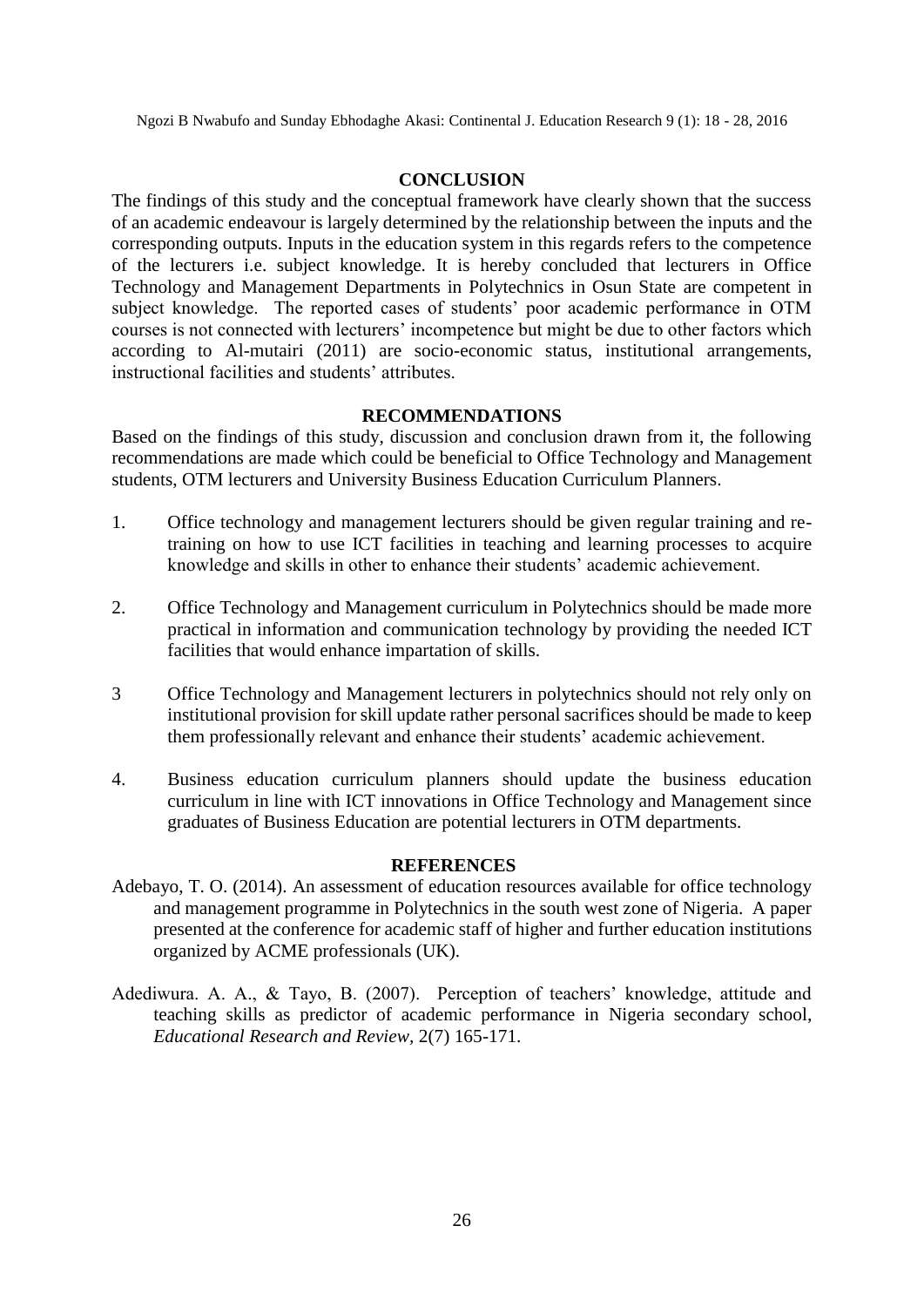- Adu, J. B., & Olatunbosun, P. (2007). Influence of attitudes toward mathematic studies. *Journal of Quality Service Application, 2(6) 63-68*.
- Ajah, O. A. (2011). Evaluation of the training facilities for business studies in polytechnics in the southern states of Nigeria*. Journal of Business and Management, 1 (1) 52-60.*
- Akasi, S. E., & Adebayo, T. O. (2014). Office technology and management: a catalyst for youth employment and self-reliance. Conference paper delivered at SBS annual conference.
- Al-Mutairi, A. (2011). Factors affecting business studies performance in Arab open university, case of Kuwait*, International Journal of Business and Management. 6(5) 146-155.*
- Azuka, M. O. (2012). *Introduction to Desktop Publishing*. Onitsha: Noben Press Ltd.
- Commission on Information and Communication Technology (2011). National ICT competency standard for teachers in Nigeria. Retrieved October 20, 2015 from [www.nec.gpv.ph/nics-Teachers.](http://www.nec.gpv.ph/nics-Teachers)
- Ezenwafor, J. I. (2011). Adequacy of exposure to information and communication technology by graduating education students of tertiary institutions in Anambra State. Being a paper presented at the 23rd National and 2nd International conference of Association of Business Educators of Nigeria held at the University of Lagos.
- Federal Republic of Nigeria (2013). *National Policy on Education.* NERDC Press Lagos Nigeria. P. 36-37.
- Folorunso, I. O. (2006). Effects and solutions to inadequacy of instructional equipment for secretarial studies in our tertiary institutions, *COEDAG Journal of Business Education, 1(1), 1-6.*
- Kang'ahi, M. (2012). Teaching styles and learners' achievement in Kiswahili language in secondary schools*. International Journal of Academic Research in Progressive Education and Development, 1(3), 62-87.*
- Maduabuchi, I. (2008). A critique of the new curriculum in office technology and management. *Business Education Journal* 6 (2) 209-220.
- Mansfield, B. (2010). Competence in transition. *Journal of European Industrial Training, 65 (1) 73-78.*